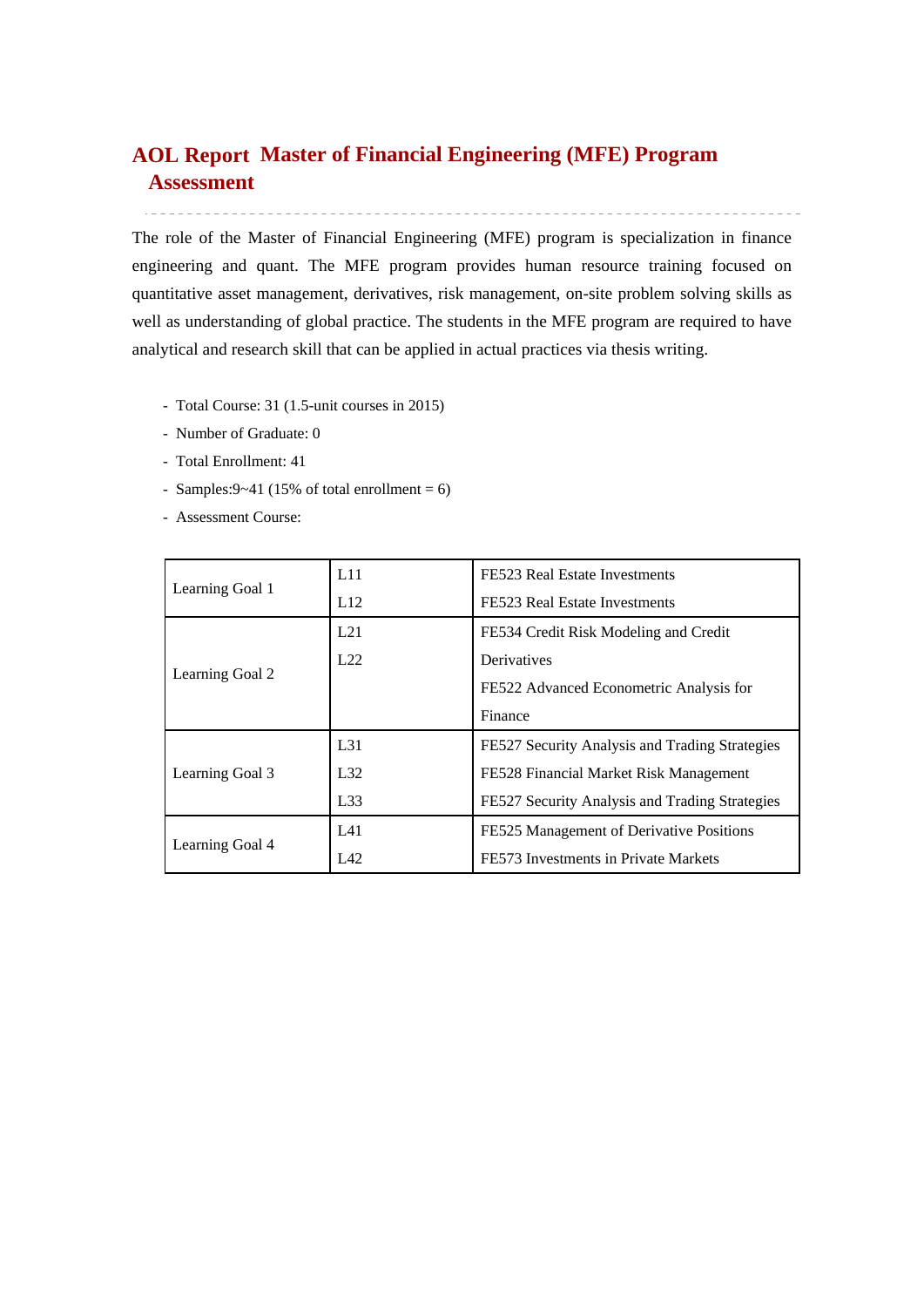### *Outline of assessment*

Overall, the students of the Master of Financial Engineering (MFE) program meet expectations successfully. L1, L2, L3, and L4 have the average scores of 2.54, 2.44, 2.36 and 2.56 which are higher than the criterion value 2 which means students meet the expectations. All scores of traits exceed the criterion.

 Students of MFE program achieve high levels in basic theory, analytical research tools, and background about their research areas. However, the relatively low scores in L32 related to graduate will deliver effective presentation accompanied with proper media technology. Moreover, some students have difficulty in finding research sources and identifying objectives. This tendency is confirmed by the low score of traits related to make clear introduction and background.

Students of MFE program have the strengths in making documents rather than delivering presentations. However, they have some troubles in making presentation and demonstrating effective interpersonal communication in a team setting. Therefore, courses related to effective presentation and communication skills should be provided to the students.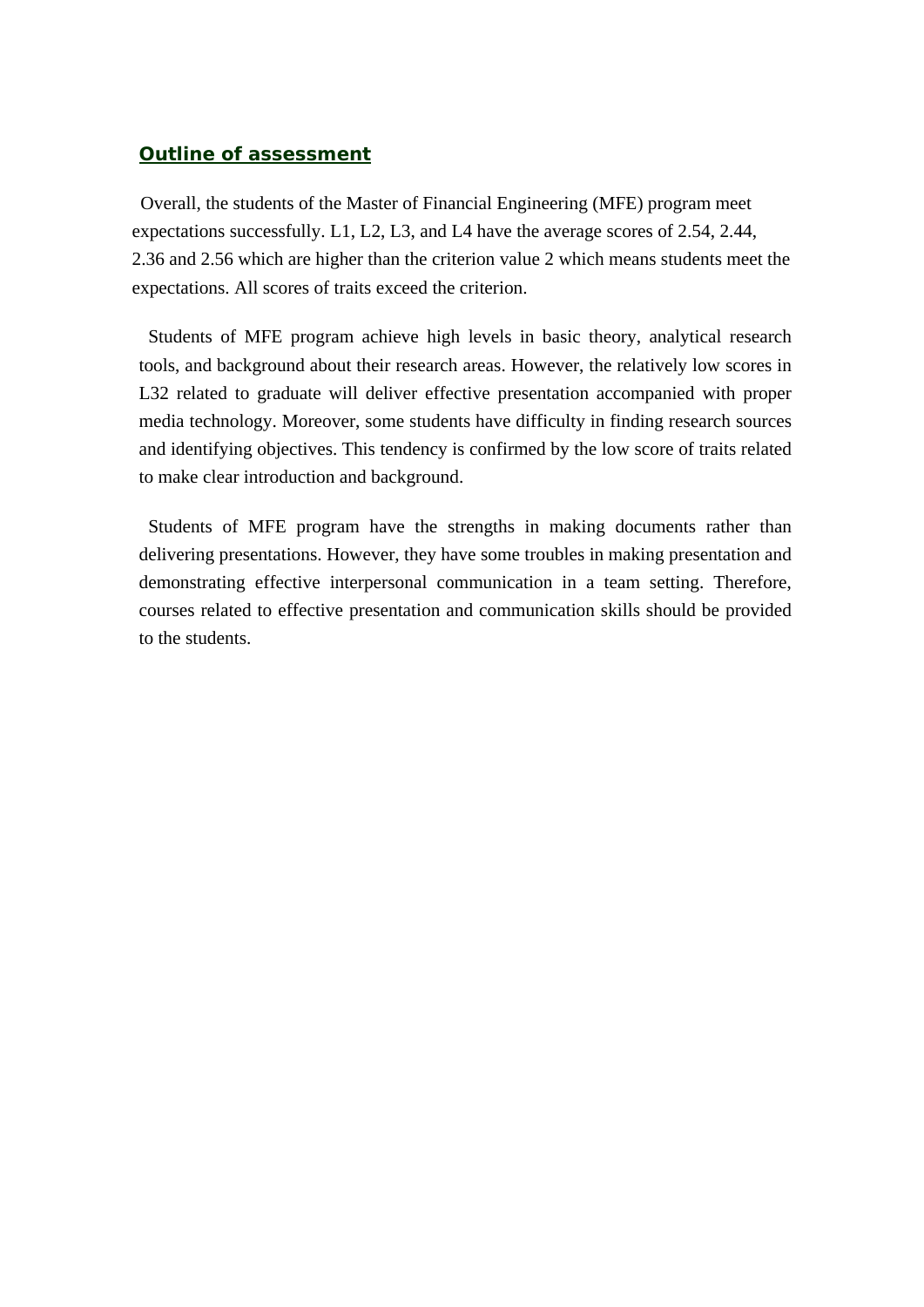## *Overview of assessment*

### **MFE Program Assessment: Learning Goal 1**

# **Our graduates will command analytical thinking in solving complex financial decision problems.**

| <b>Learning Objective</b>                                                                                                                                                                                  | <b>Sample</b>                     | Methods                                                                                       |
|------------------------------------------------------------------------------------------------------------------------------------------------------------------------------------------------------------|-----------------------------------|-----------------------------------------------------------------------------------------------|
| (L11) Graduate will have basic quantitative<br>skills for research<br>(L12) Graduate will use appropriate quantitative<br>analytical techniques to identify problems in<br>finance and develop a solution. | FE523 (N=25),<br>$FE523 (N=25)$ , | - (L11) Test evaluation by<br>faculty<br>- (L12) Test and assignment<br>evaluation by faculty |

#### Finding

- The average scores for L11 and L12 are 2.55 and 2.52

\* 1 (Fails to Meet Expectations) 2 (Meets Expectations) 3 (Exceed Expectations)

**-** L11 and L12 meet expectations successfully.

- The achievement in application and finding a solution (L11) is higher than that in basic skills (L12).

- In evaluation of L11, the average score of 'Consistent conclusions' (Trait 5) is higher than others.

- 12% (3/25) of students have difficulty in constructing logic and organization (Trait 1 for L11).

- 8% (2/25) of students could not meet expectations for L12. (get points lower than 2 at least in one

trait for L12.)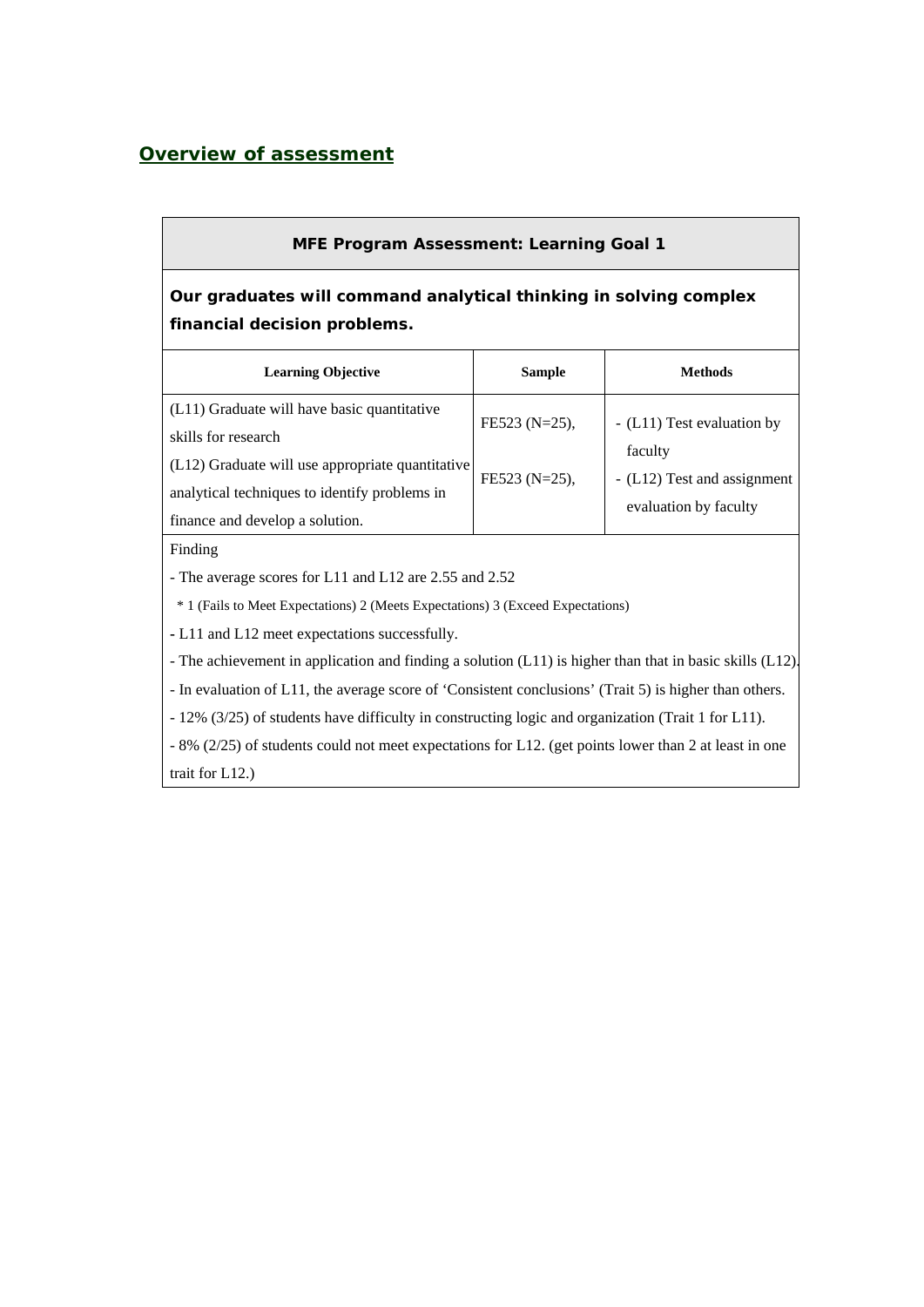#### **MFE Program Assessment: Learning Goal 2**

#### **Our graduates will have skills (or ability) to conduct quality research.**

| <b>Learning Objective</b>                                           | <b>Sample</b> | <b>Methods</b>             |
|---------------------------------------------------------------------|---------------|----------------------------|
| (L21) Graduate will engage in management                            |               |                            |
| research and present the findings of such research FE534 ( $N=17$ ) |               | - (L21) Test evaluation by |
| effectively.                                                        |               | faculty                    |
| $(L22)$ Graduate will have basic theory, analytical FE522 (N=41)    |               | - (L22) Test evaluation by |
| research tools, and background about their                          |               | faculty                    |
| research area.                                                      |               |                            |

Findings

- The average score for L21 and L22 are 2.35 and 2.53.

\* 1 (Fails to Meet Expectations) 2 (Meets Expectations) 3 (Exceed Expectations)

**-** L21 and L22 meet expectations successfully.

- Two students 11.8% (2/17) cannot prepare a research (Trait 1 and 2 for L21). It means that those

students have difficulty in finding research sources and identifying objectives.

- 'Application of Theory' (Trait 2 for L22) received low mark relatively.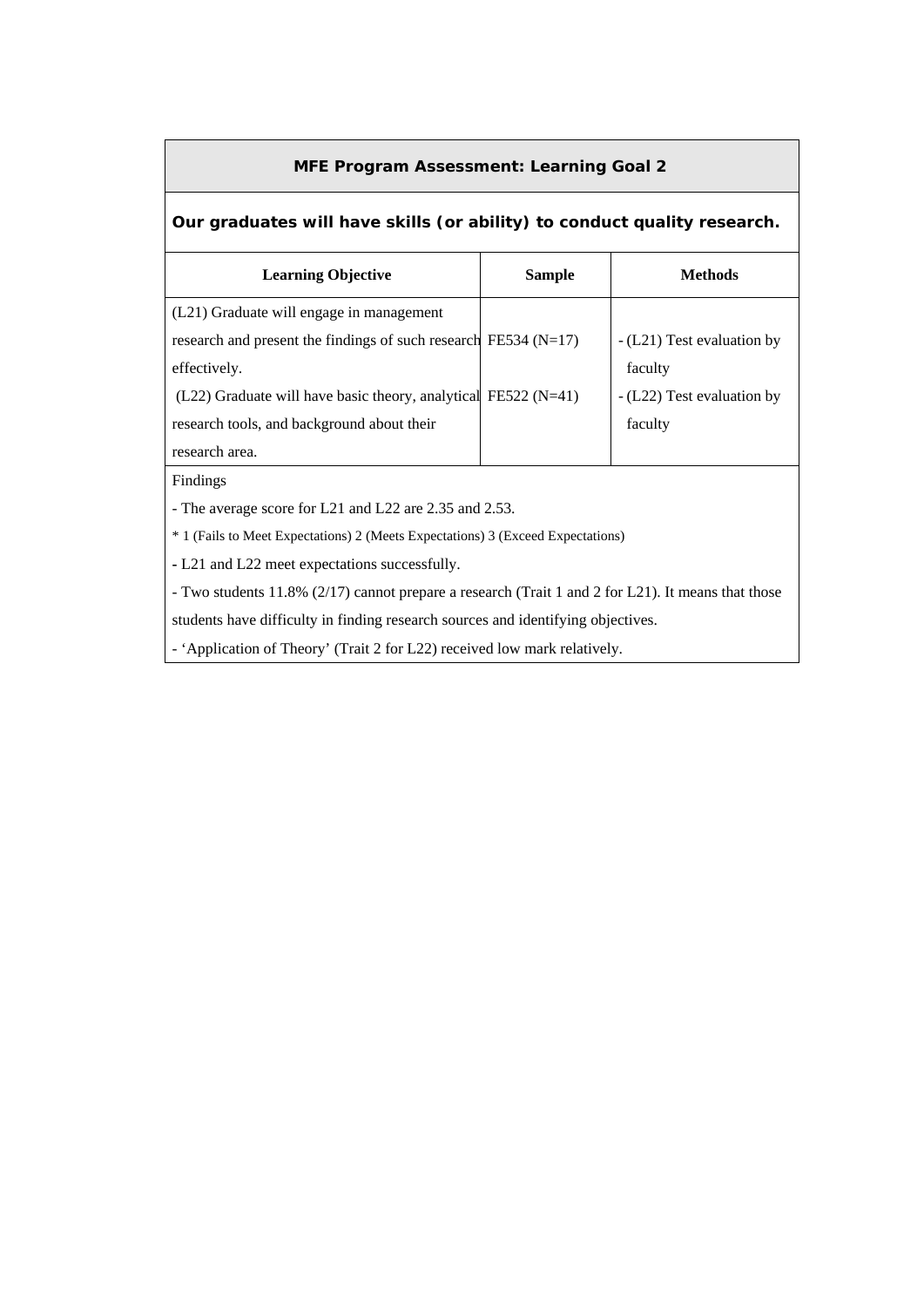#### **MFE Program Assessment: Learning Goal 3**

## **Our graduates will be effective communicators.**

| <b>Learning Objective</b>                                                                                  | <b>Sample</b>  | <b>Methods</b>                                |
|------------------------------------------------------------------------------------------------------------|----------------|-----------------------------------------------|
| (L31) Graduate will produce professional<br>business or academic documents.                                | $FE527 (N=18)$ | $-L31$ ) Term paper<br>evaluation by faculty  |
| (L32) Graduate will deliver effective<br>presentation accompanied with proper media                        | $FE528 (N=15)$ | - (L32) Presentation<br>evaluation by faculty |
| technology.<br>(L33) Graduate will demonstrate effective<br>interpersonal communication in a team setting. | $FE527 (N=18)$ | - (L33) Presentation<br>evaluation by faculty |

Finding

- The average scores for L31, L32 and L33 are 2.45, 2.19, and 2.44, respectively

\* 1 (Fails to Meet Expectations) 2 (Meets Expectations) 3 (Exceed Expectations)

**-** L31, L32 and L33 meet expectations successfully.

- The result shows that students achieve successfully in producing professional business documents. (L31)

- 'Mannerisms' (Trait 4 for L32) fail to meet expectations.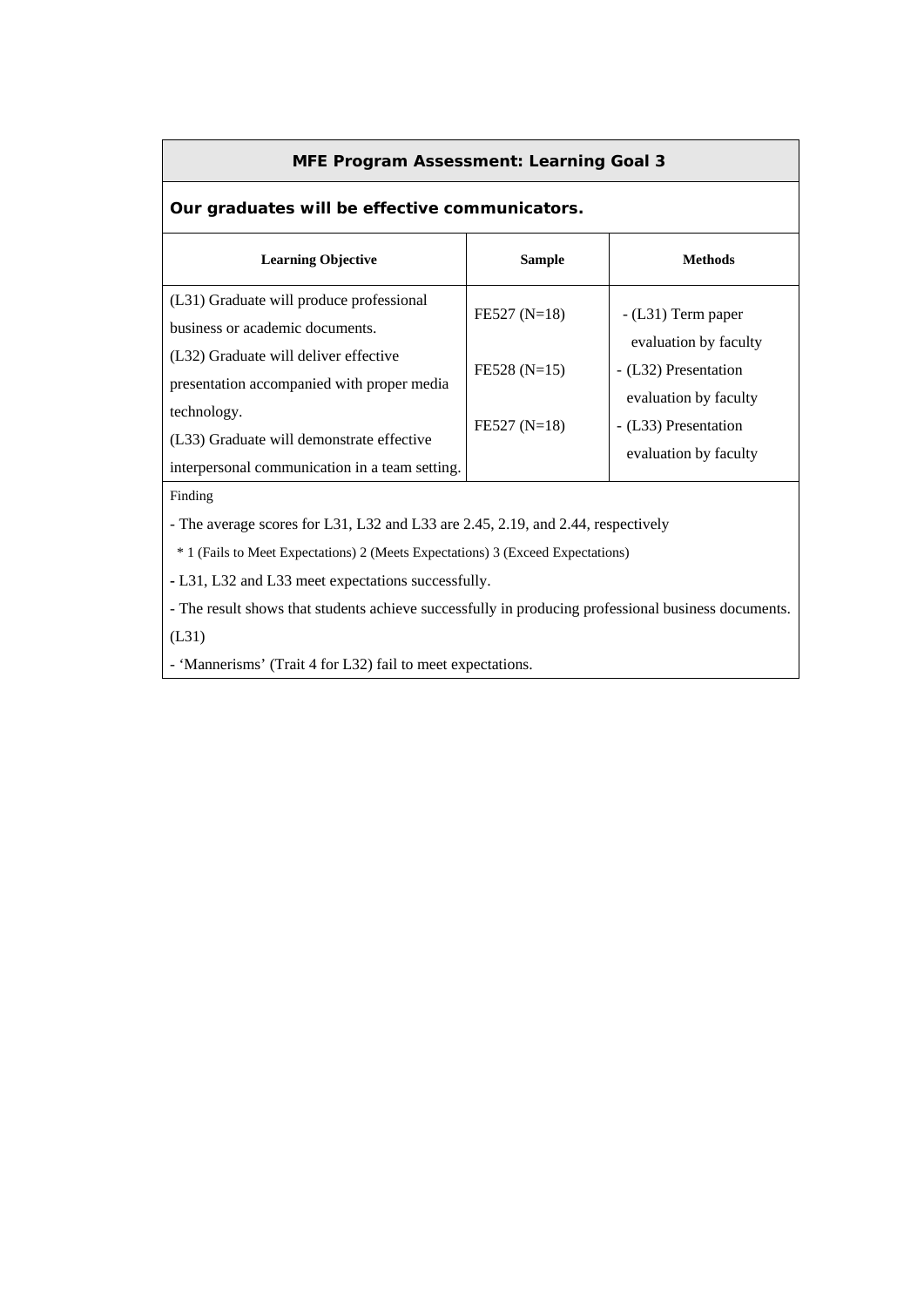#### **MFE Program Assessment: Learning Goal 4**

### **Our graduates will have a global perspective.**

| <b>Learning Objective</b>                                                                                                                                                                                                                  | Sample                         | <b>Methods</b>                                                                                                  |  |  |  |  |  |  |  |
|--------------------------------------------------------------------------------------------------------------------------------------------------------------------------------------------------------------------------------------------|--------------------------------|-----------------------------------------------------------------------------------------------------------------|--|--|--|--|--|--|--|
| (L41) Graduate will understand global<br>business issues and relate current<br>issues to emerging business<br>opportunities.<br>(L42) Graduate will take command of<br>global financial markets in business<br>English or other languages. | $FE525(N=10)$<br>$FE573 (N=9)$ | (L41) Test evaluation by<br>faculty<br>(L42) Class participation<br>evaluation by faculty and OPI<br>evaluation |  |  |  |  |  |  |  |
| Finding<br>- The average scores for L41 and L42 are 2.4 and 2.67.<br><sup>*</sup> 1 (Fails to Meet Expectations) 2 (Meets Expectations) 3 (Exceed Expectations)                                                                            |                                |                                                                                                                 |  |  |  |  |  |  |  |
| - L41 and L42 meet expectations successfully.                                                                                                                                                                                              |                                |                                                                                                                 |  |  |  |  |  |  |  |

- 'Analysis of global issues' (Trait 2 for L41) received low mark relatively.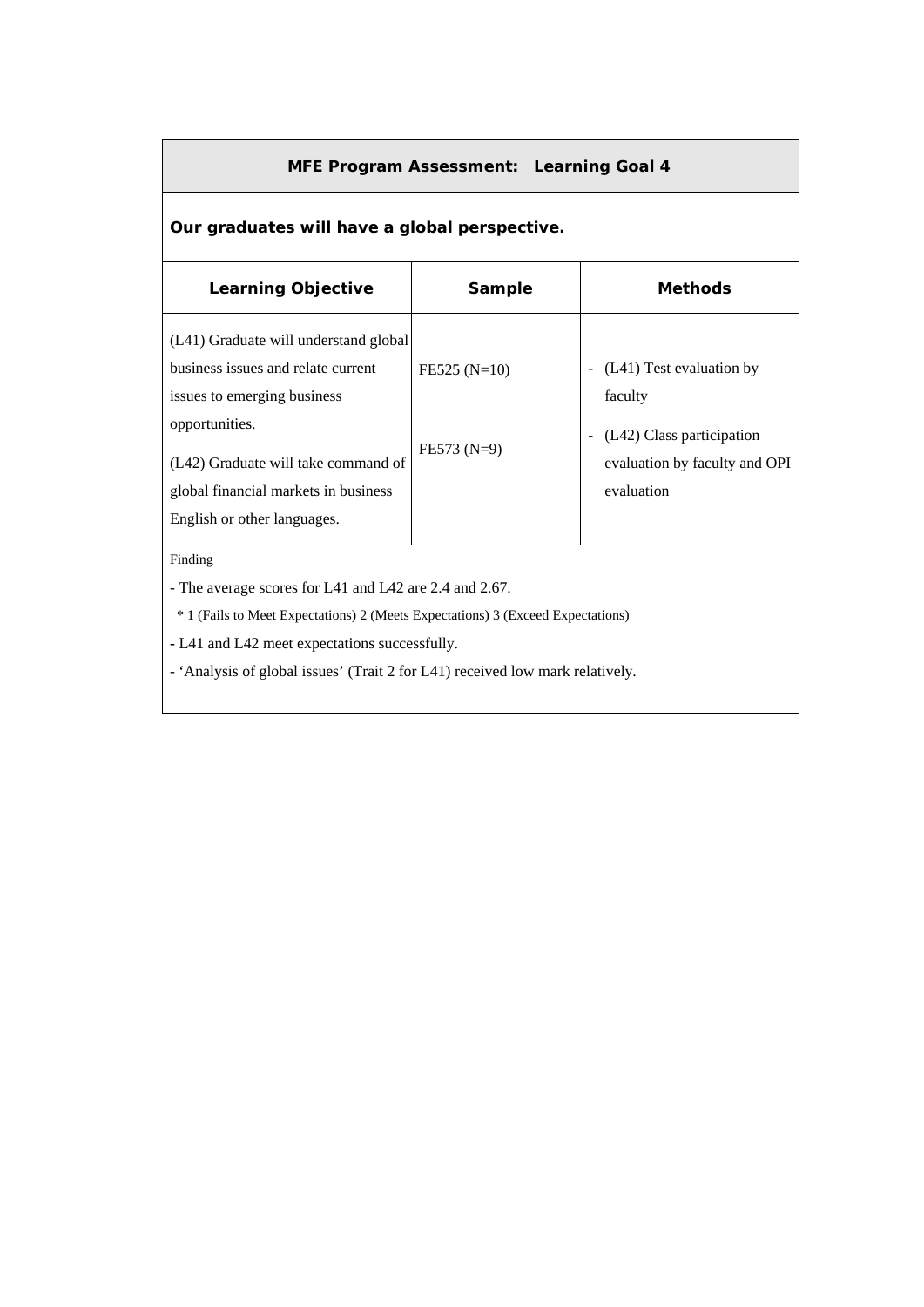# *Data Analysis and Results*

|                | Assessment Learning Goal L1 |                |           |                |                |            |                |                |           |     |                |                |
|----------------|-----------------------------|----------------|-----------|----------------|----------------|------------|----------------|----------------|-----------|-----|----------------|----------------|
|                | L11(FE523)                  |                |           |                |                | L12(FE523) |                |                |           |     |                |                |
|                | T1                          | T <sub>2</sub> | <b>T3</b> | T <sub>4</sub> | T <sub>5</sub> | T1         | T <sub>2</sub> | T <sub>3</sub> | <b>T4</b> | T5  | T <sub>6</sub> | T <sub>7</sub> |
| $\mathbf{1}$   | 3                           | $\overline{2}$ | 1         | 2              | 1              | 2          | $\overline{2}$ | 2              | 1         | 1   | 2              | 2              |
| 2              | 6                           | 6              | 9         | 8              | 9              | 8          | 8              | 10             | 11        | 8   | 6              | 9              |
| $\overline{3}$ | 16                          | 17             | 15        | 15             | 15             | 15         | 15             | 13             | 13        | 16  | 17             | 14             |
| $\mathsf{N}$   | 25                          | 25             | 25        | 25             | 25             | 25         | 25             | 25             | 25        | 25  | 25             | 25             |
| Avg            | 2.52                        | 2.6            | 2.56      | 2.52           | 2.56           | 2.52       | 2.52           | 2.44           | 2.52      | 2.6 | 2.6            | 2.48           |
| Avg_t          | 2.55                        |                |           |                |                |            |                |                | 2.52      |     |                |                |

\* Criteria: 1 (Fails to Meet Expectations) 2 (Meets Expectations) 3 (Exceeds Expectations)

\* Unit: person (point)

|                | Assessment Learning Goal L2 |                |                |                |                |      |                |                |                |  |
|----------------|-----------------------------|----------------|----------------|----------------|----------------|------|----------------|----------------|----------------|--|
|                |                             |                | L21(FE534)     | L22(FE522)     |                |      |                |                |                |  |
|                | T1                          | T <sub>2</sub> | T <sub>3</sub> | T <sub>4</sub> | T <sub>5</sub> | T1   | T <sub>2</sub> | T <sub>3</sub> | T <sub>4</sub> |  |
| $\mathbf{1}$   | 2                           | 2              | $\overline{2}$ | 2              | 2              | 2    | 2              | 1              | 1              |  |
| 2              | 7                           | 7              | 7              | 7              | 7              | 17   | 18             | 16             | 15             |  |
| $\overline{3}$ | 8                           | 8              | 8              | 8              | 8              | 22   | 21             | 24             | 25             |  |
| $\mathsf{N}$   | 17                          | 17             | 17             | 17             | 17             | 41   | 41             | 41             | 41             |  |
| Avg            | 2.35                        | 2.35           | 2.35           | 2.35           | 2.35           | 2.49 | 2.46           | 2.56           | 2.59           |  |
| Avg_t          |                             |                | 2.35           |                |                |      |                | 2.53           |                |  |

\* Criteria: 1 (Fails to Meet Expectations) 2 (Meets Expectations) 3 (Exceeds Expectations)

\* Unit: person (point)